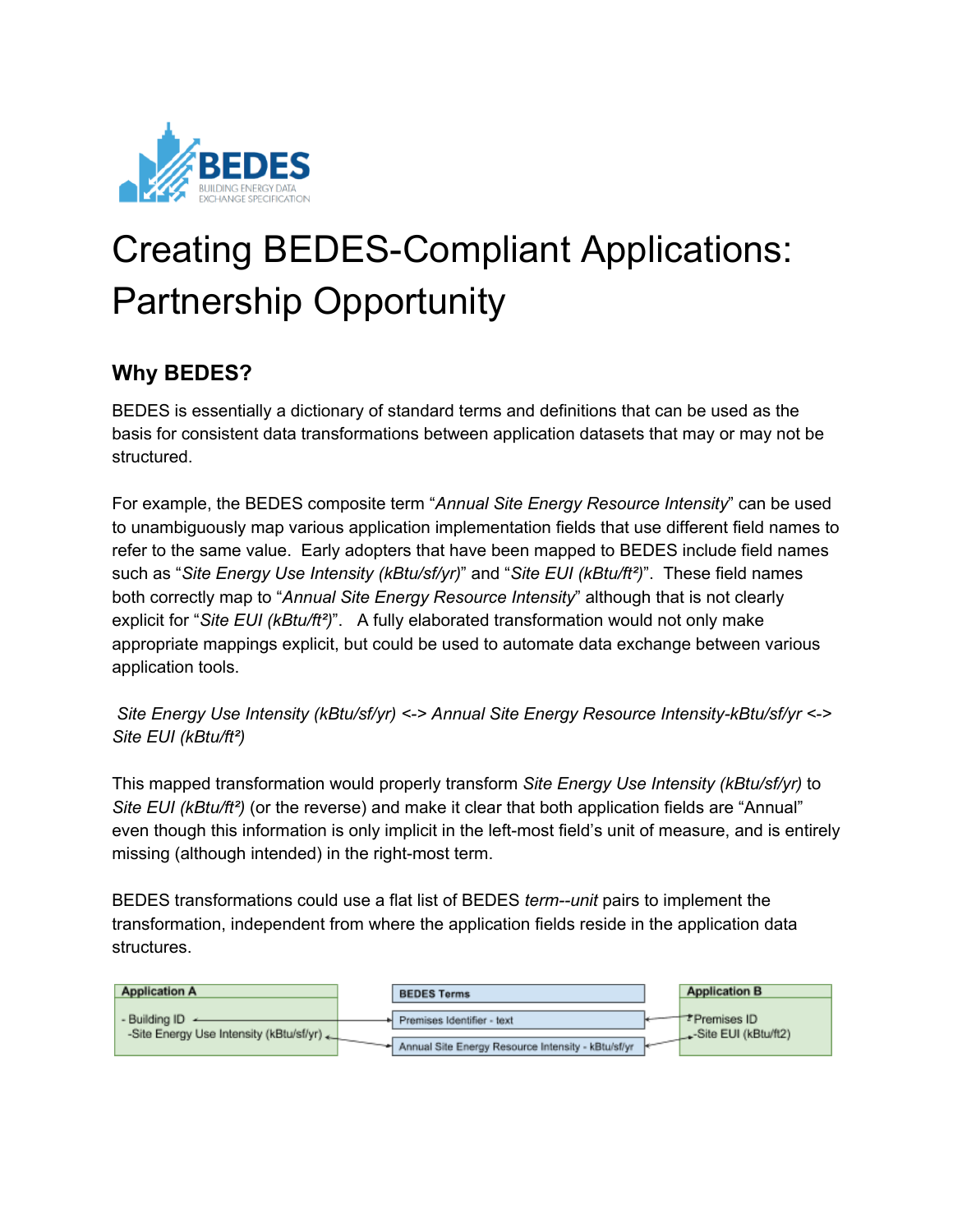# **How Can BEDES Help You Today?**

In the long term, there is clearly an advantage in using BEDES to standardize terms and definitions across the building energy data ecosystem. In the near term, the advantages for early adopters using BEDES for transformations between datasets used by different applications varies depending on the number of applications needing to exchange data.

If your use case calls for many-to-many data exchanges, BEDES in the middle creates clear advantages to all applications, requiring only a single transformation to BEDES from each application, rather than having to maintain separate transformations between each pair of applications.



If your use case calls for many-to-one (or one-to-many) data exchanges, you may still benefit from BEDES. This situation requires each individual application to create a separate transformation to BEDES rather than just pairwise transformations between each of the "many" client applications and the "one" prime application. However using BEDES provides the advantage of only having to maintain a single transformation to BEDES rather than maintaining each pairwise transformation as individual application datasets are modified. Also, if the prime application requires future client applications to have BEDES transformations they can easily be integrated.